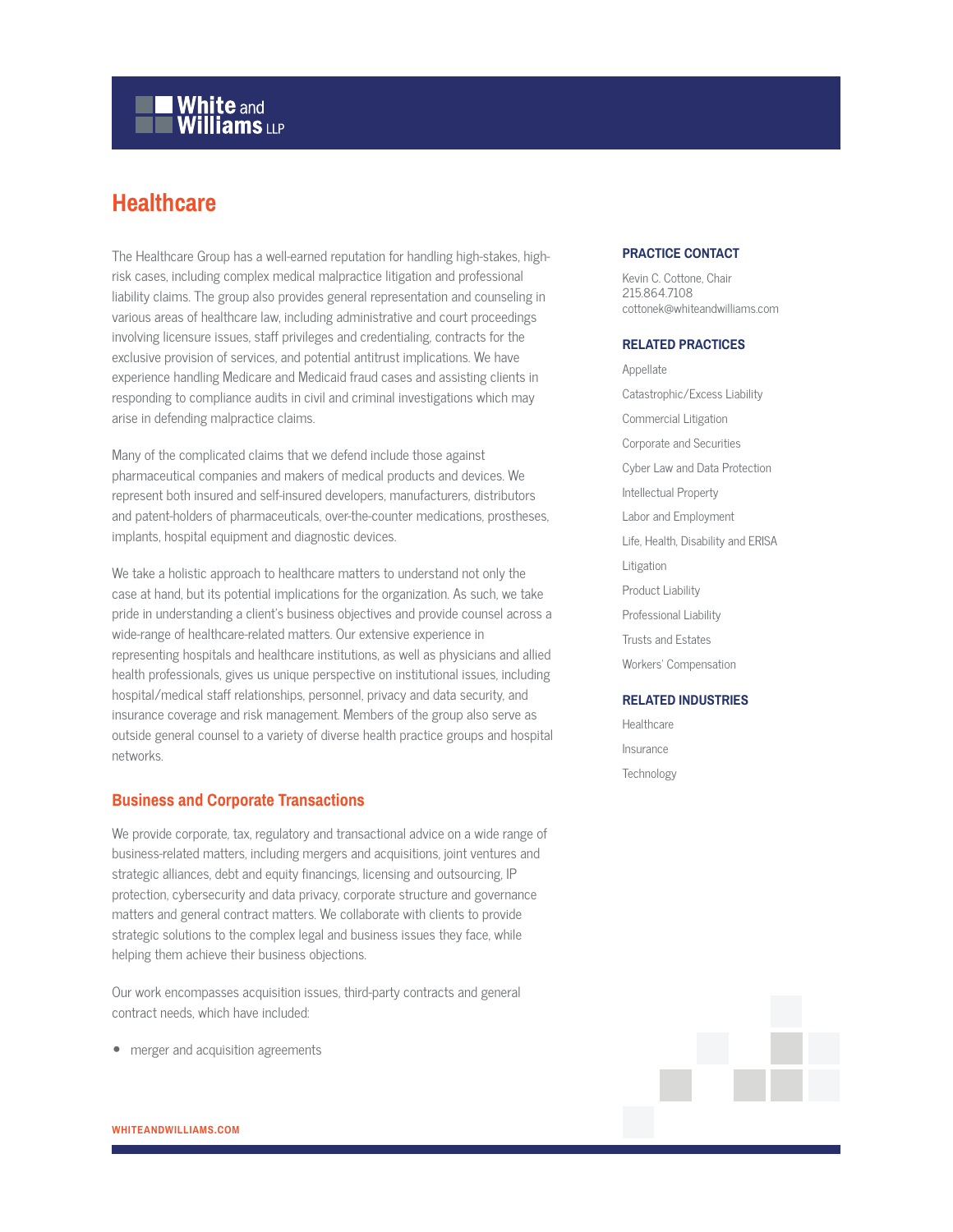

- joint venture and strategic alliance agreements
- shareholders agreements
- employment agreements
- non-compete agreements
- clinical trial agreements
- confidentiality agreements
- independent contractor agreements
- practice management and billing agreements
- technology license and outsourcing agreements
- affiliation agreements

#### **Health Insurance and ERISA**

The healthcare industry has been experiencing enormous upheaval for several years. With the passing of the Affordable Care Act, and its uncertain future, the healthcare system had been under extreme pressure to change, with the ripple effect foisting untold duress upon health insurers, plan administrators, employers and providers. Our group has the experience to help clients navigate through this healthcare minefield.

Recent changes in the law, as well as decisions by State and Federal courts, are shifting the way healthcare is being delivered and paid for, which exposes payers to liability, while eroding existing protections. We have extensive experience in representing and counseling health insurers in the establishment of new healthcare networks, out-of-coverage disputes, antitrust claims, Medicare and Medicaid fraud and abuse and compliance under ERISA and other Federal regulations.

We have extensive experience representing and counseling in various areas of healthcare law, including:

- Establishment of new healthcare networks
- Out-of-network coverage disputes
- Healthcare network contractual disputes
- Provider litigation
- Benefit entitlement
- Compliance Issues under ERISA, PPACA, fraud and abuse laws and pertinent regulations
- Healthcare antitrust claims
- **Fraud**
- Medicare and Medicaid fraud and abuse
- RICO
- HIPAA analysis and implementation
- Coverage issues



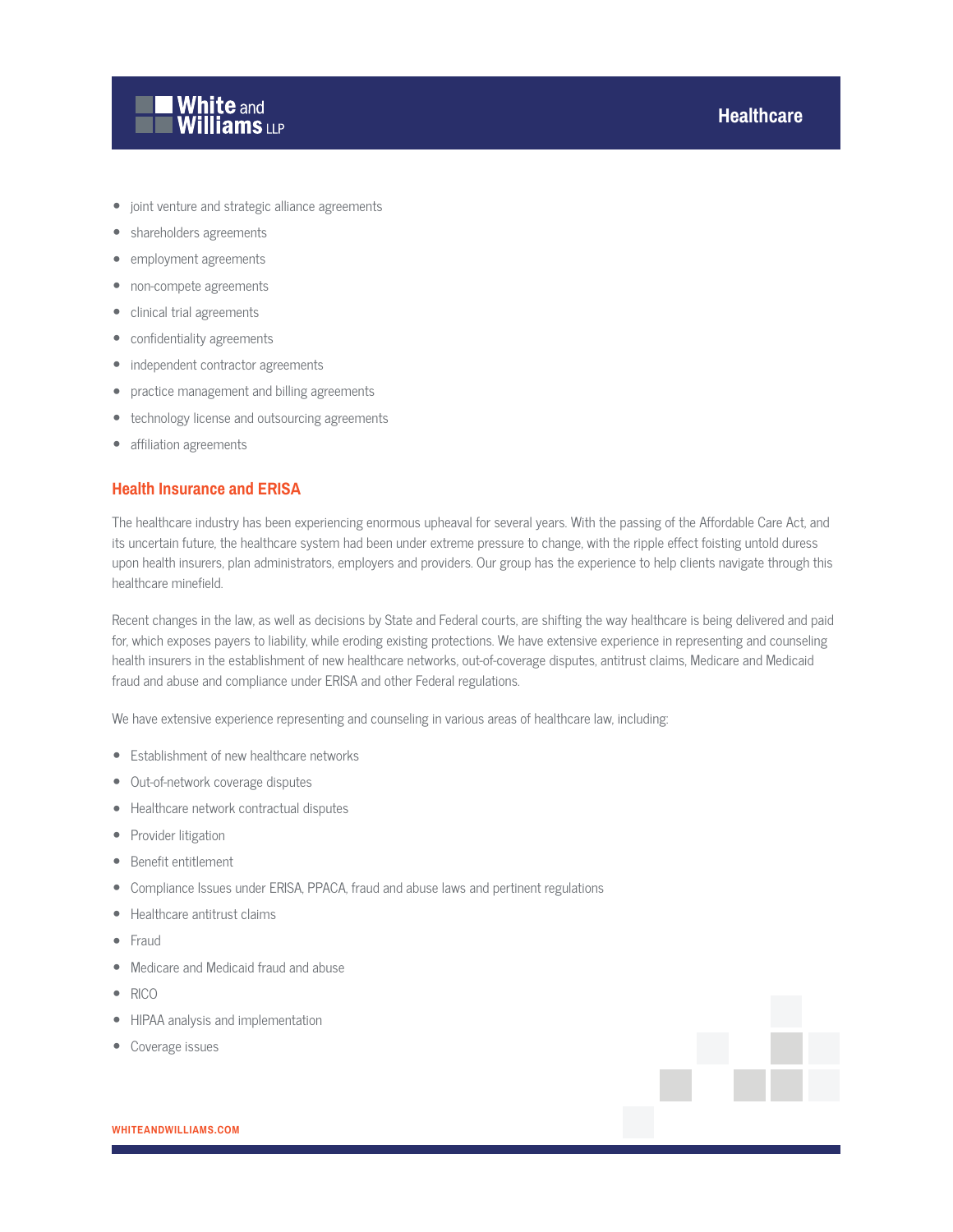

- Counseling third-party administrators
- Bad faith
- Breach of fiduciary duty
- Plan interpretation

#### **Labor and Employment**

We counsel clients in their role as employers, dealing with all of the regulatory and common law issues that arise in the workplace, including leave policies, progressive discipline policy design and implementation and litigation avoidance. We regularly provide advice regarding bylaws and related corporate documents for healthcare institutions and have drafted medical staff guidelines, rules and regulations, bylaws and similar hospital policies. Our extensive experience in representing hospitals, as well as physicians and allied health professionals, gives us unique experience in terms of institutional issues, including hospital/medical staff relationships, physician group structure, personnel and insurance coverage and risk management issues.

#### **Litigation and Dispute Resolution**

The Healthcare Group has a well-earned reputation for handling high-stakes, high-risk cases, including disputes ranging from the effects of tiered and narrow health plans, out-of-network coverage litigation, fraud and abuse claims, HIPAA and privacy matters, professional liability and medical malpractice claims and medical products liability. We have experience handling ERISA claims litigation, healthcare coverage litigation and the administration of health plans, as well as assisting clients in responding to compliance audits in civil and criminal investigations. We also provide general representation and counseling in various areas of healthcare law, including administrative and court proceedings involving licensure issues, staff privileges and credentialing, contracts for the exclusive providing of services, payment disputes and potential antitrust implications.

Whether a case involves a single plaintiff or myriad multi-district parties, we have the strategic focus and attention to detail demanded for successful outcomes. We use a team approach to defending clients in these complex cases, maximizing experience and strengths to provide a thorough, economical defense. The group includes a number of attorneys who have worked as healthcare professionals themselves, which provides an enhanced knowledge base for the representation of our clients. In addition, our appellate lawyers are involved at each stage of the litigation process to provide assistance with developing litigation strategy, drafting dispositive motions, monitoring trials and crafting post-trial motions.

#### **Long-Term Care, Managed Care and Assisted Living**

We provide advice and representation for home health agencies and have considerable experience in representing personal and continuing care communities, as well as traditional nursing homes. We are involved with Departments of Insurance, Aging and Health, and other regulatory agencies having jurisdiction over the development and operation of facilities. We assist in the development and implementation of clinical programs, regulatory compliance (State, Federal, JCAHO) and risk management, and, in general, help skilled nursing facilities, assisted living communities, home health companies, active adult communities and independent living communities manage their business, regulatory, employment and litigation needs. Our attorneys take pride in providing creative, aggressive, yet practical and cost effective defense of personal injury litigation.

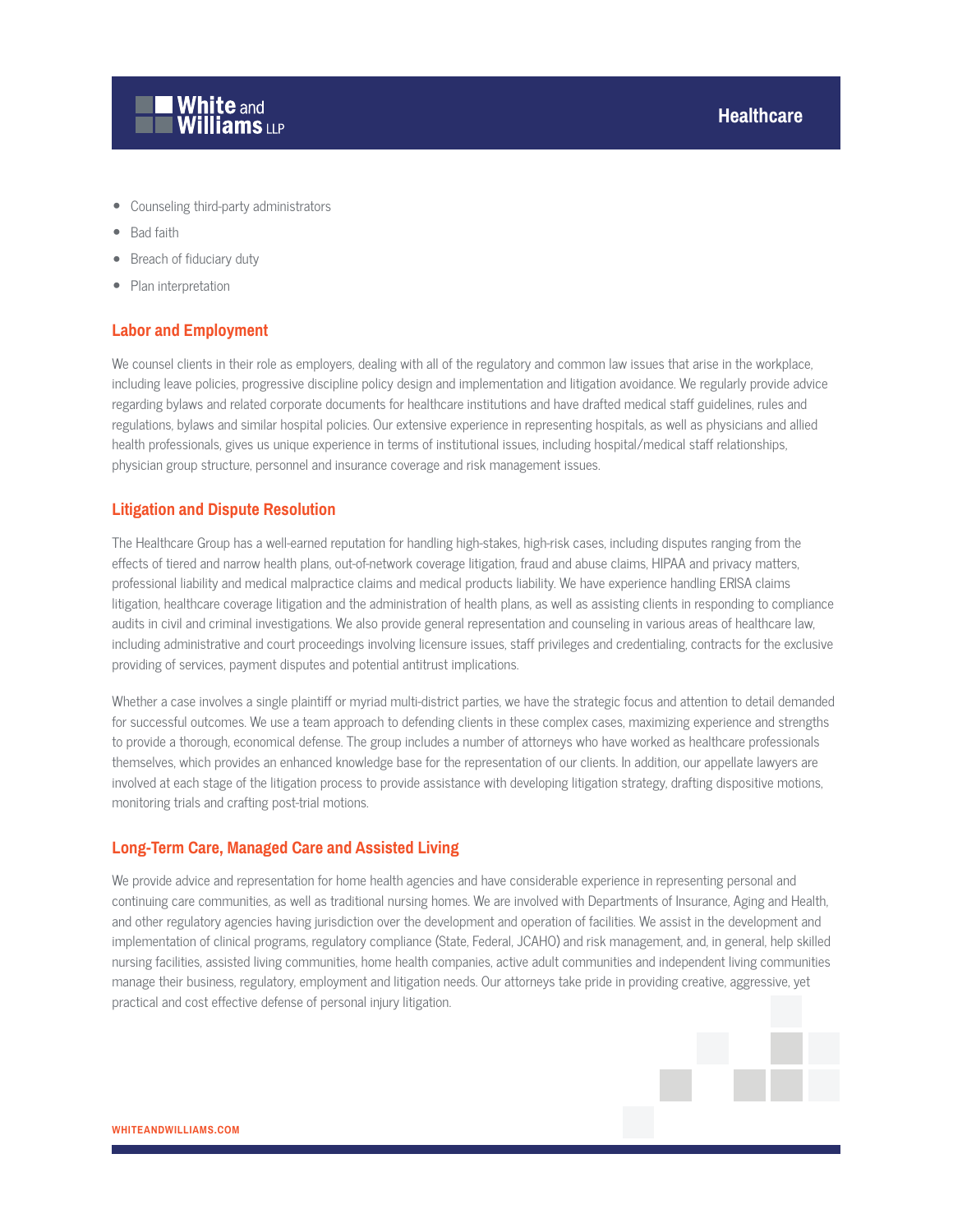

#### **Regulatory and Compliance**

We ensure that our clients are compliant with all federal and multi-state healthcare laws and regulations, including Medicare/Medicaid, HIPAA, the CURES Act, Stark Law, the Anti-Kickback Statute and the False Claims Act, among others. We also represent clients in investigations, audits and litigation or disputes arising from regulatory and compliance issues.

Additionally, we prepare and present emergency medical petitions for court approval, provide advice to hospital administration and staff members concerning HIPAA/CURES Act compliance, DNR orders, AIDS testing, guardianship and similar legal and medical issues.

#### **REPRESENTATIVE MATTERS**

Represented physician practice group in matter involving information blocking of electronic health records (EHR) by a health information technology vendor and obtained multiple temporary restraining orders maintaining EHR access and a comprehensive plan for migration of EHR data (approximately 100 terabytes) from prior EHR vendor to new EHR vendor

Represented a privately held medical device development firm in the licensing of a patent-pending drug delivery instrument from a publicly traded pharmaceutical company

Advised founding physician shareholder in connection with restructuring of diagnostic imaging practice, including recapitalization by private equity investors

Advised and negotiated employment agreement and practice support agreement in connection with cross country relocation of a surgeon to an existing private practice

Represented company developing platform for interface among various electronic health record technologies

Represented company developing digital health mobile application in connection with strategic relationship and ongoing corporate transactional work

Obtained a published opinion from the New Jersey Appellate Division granting a protective order in a matter wherein several hospitals were seeking intrusive discovery concerning the creation and implementation of a health plan. (Capital Health System Inc., v. Horizon Healthcare Services Inc., NJ App. Div. A-2913-15 (June 23, 2016))

Successfully argued for the reinstatement of a surgeon in a health network following a credentialing committee's decision to terminate; presented the appeal to a credentialing committee comprised of multiple physicians from varying specialties; following the presentation, a decision was made to reinstate the surgeon back into the health network

Obtained a trial verdict in a breach of contract claim brought by a physician against a large healthcare network

Successful defense on motion to dismiss of medical doctor accused of repeatedly offering fraudulent expert testimony. Dismissal affirmed by Delaware Supreme Court.

Represented emergency room physician in a case in involving an alleged failure to diagnose bacterial meningitis; tried to a defense verdict after seven days of trial

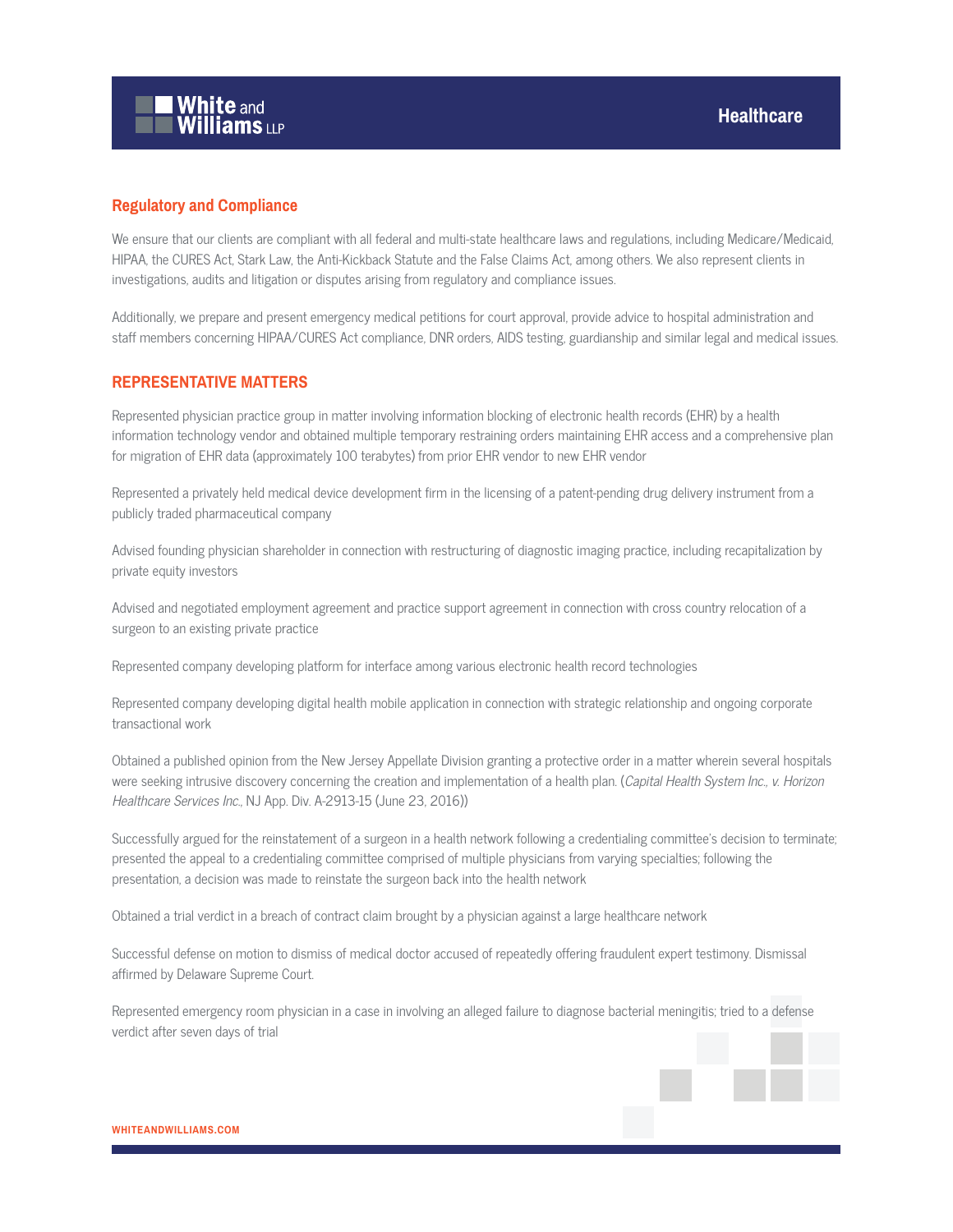

Numerous defense verdicts in catastrophic injury cases involving professional, product and premises liability, on behalf of individual providers, health care systems, hospitals and other health care institutions

#### **CASES & DEALS**

White and Williams Trial Team Secures Defense Verdict for Philadelphia-Area Hospital in a Case Alleging Delayed Diagnosis of Bone Cancer

6.3.22

White and Williams Wins Summary Judgment for Geisinger Clinic in Nursing Home Failure-to-Diagnose Case 3.16.22

White and Williams Defeats Emergency Injunction Requests To Force Use of Ivermectin To Treat COVID-19 Patient 12.20.21

White and Williams' Defense Prevails for Employer Client Against ADA, FMLA and PHRA Claims 1.14.21

Healthcare Practice Group Wins Issue of First Impression in the Superior Court of New Jersey, Appellate Division 8.14.20

White and Williams Delivers Trial Victory for Horizon Healthcare Services, Inc. 6.5.19

White and Williams Obtains Defense Verdict Following Arbitration in Case Alleging Wrongful Death Due to Improper Administration of Anesthesia

4.10.18

White and Williams Obtains Dismissal of Civil Rights Claims Against Medical Providers Arising From A Child Abuse Evaluation 4.2.18

Litigation Team Secures Dismissal of Claims Alleging Health Coverage Plan Creates Unfair Business Advantage 9.14.17

White and Williams Secures Reversal of Critical Ruling Involving Confidential and Proprietary Business Information 7.7.16

Defendant Hospitalist Prevails In Wrongful Death Case 9.21.15

#### **NEWS**

White and Williams Proudly Supports the Girl Scouts of Eastern Pennsylvania Take the Lead 4.21.22

White and Williams Announces 15 Lawyer Promotions 1.3.22

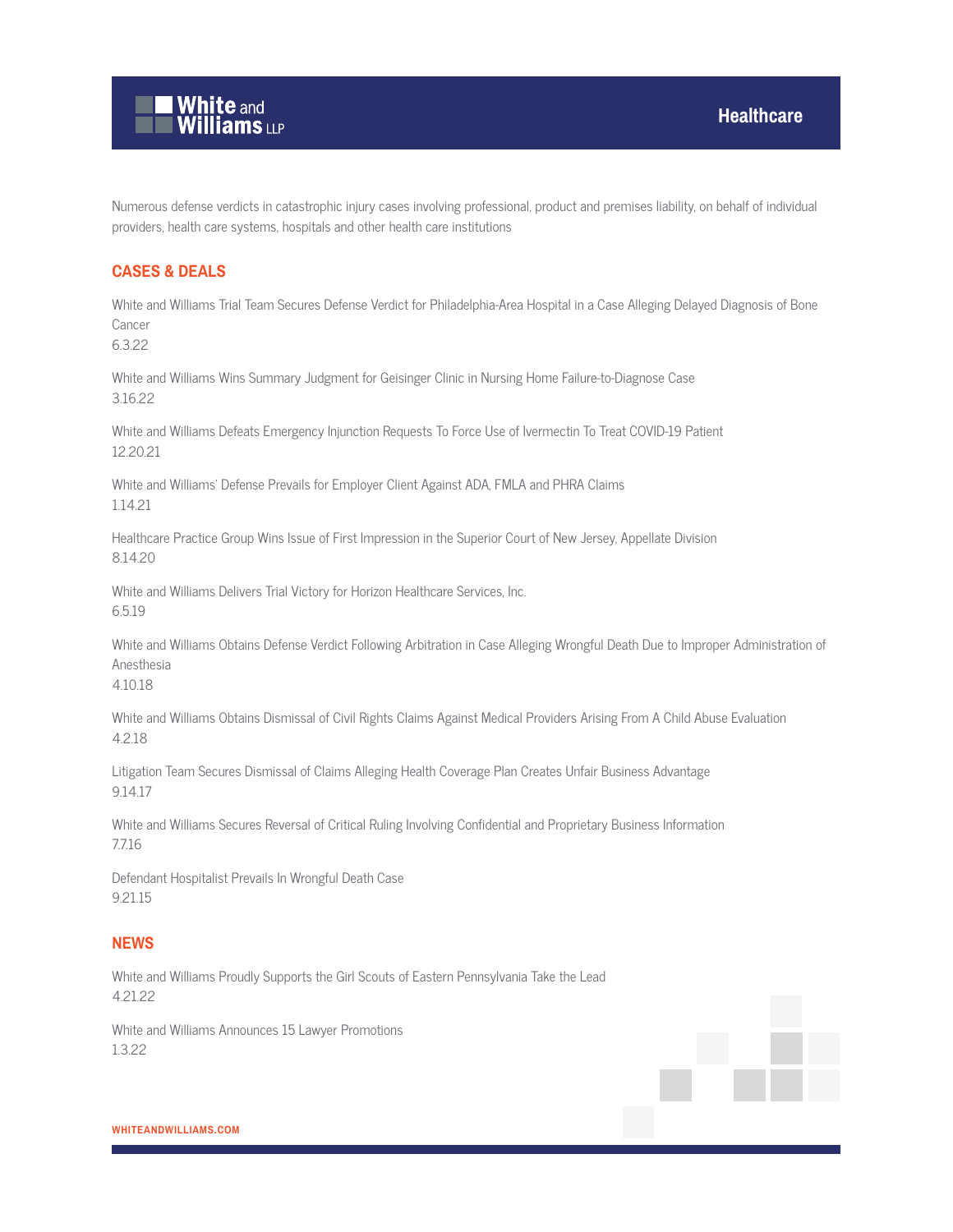

White and Williams Ranked in Top Tiers of "Best Law Firms" 11.5.21

White and Williams Welcomes Ten New Associates 11.4.21

White and Williams Lawyers Recognized as Super Lawyers and Rising Stars 11.1.21

Best Lawyers® Recognizes 38 White and Williams Lawyers 8.19.21

Anthony Miscioscia Recognized by JD Supra 2021 Readers' Choice Awards 3.31.21

White And Williams Announces Lawyer Promotions Three Lawyers Elected to Partnership and Eight Associates Promoted To Counsel 1.4.21

Congratulations 2020 DE, MA, NY and PA Super Lawyers and Rising Stars 11.5.20

Best Lawyers® Recognizes 43 White and Williams Lawyers 8.20.20

Edward Beitz and William Taylor Recognized by US News – Best Lawyers as a "Lawyer of the Year" 8.20.20

White and Williams Participates in Two Robotics and AI Conferences Focused on Surgical Applications in the Healthcare Industry 8.18.20

Kevin Cottone Provides Insight on Inconclusive PA Med Mal Venue Report Law360, 2.5.20

William Kennedy Appointed to Institute for Surgical Excellence Executive Board 1.21.20

Trio of White and Williams Attorneys Named Top Lawyers by Delaware Today 11.5.19

White and Williams Earns Tier 1 Rankings from U.S. News "Best Law Firms" 2020 11.1.19

Congratulations 2019 DE, MA, NJ, NY and PA Super Lawyers and Rising Stars 10.17.19

White and Williams Sponsors DRI Nursing Home/ALF Litigation Seminar 8.20.19

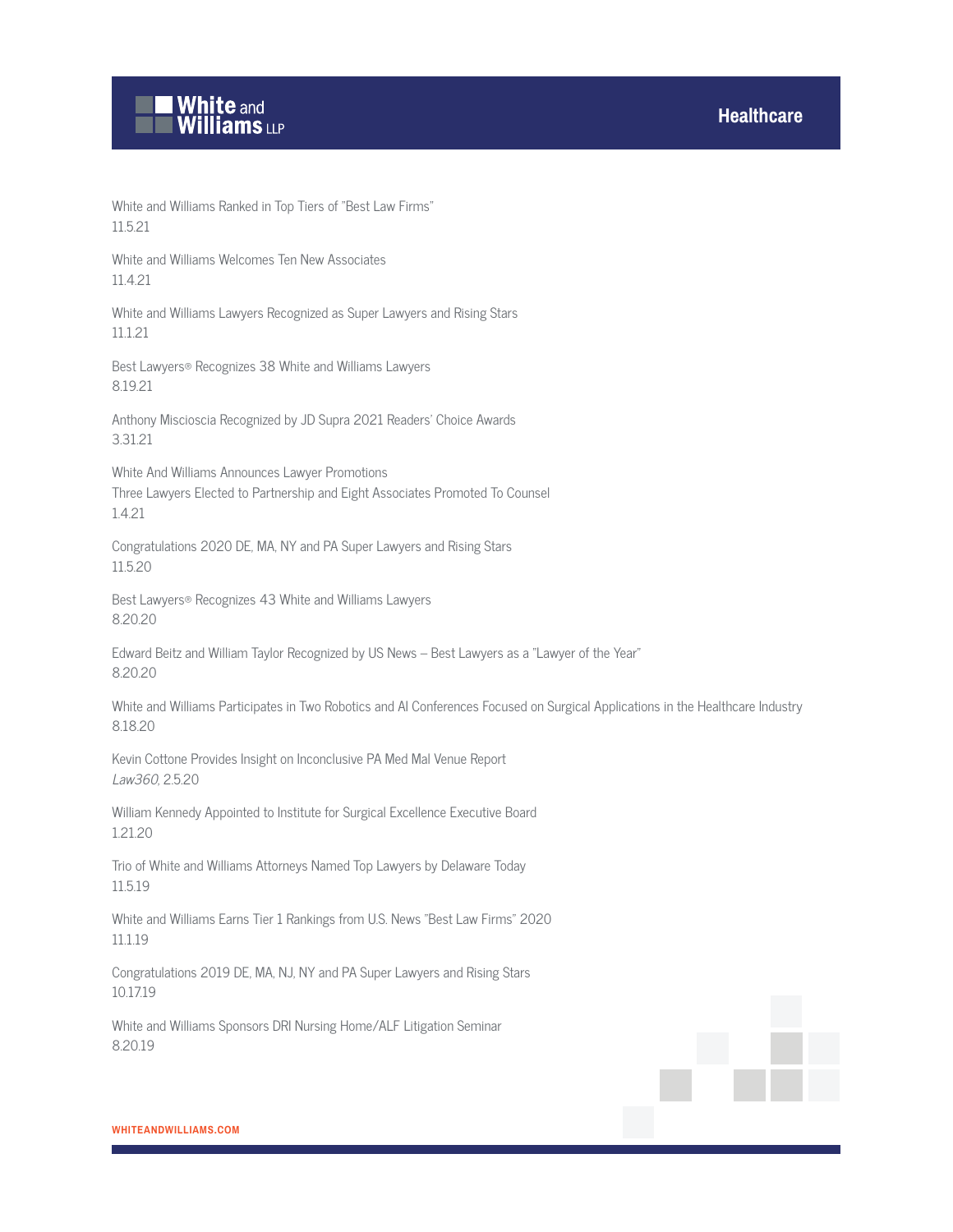

Best Lawyers® Recognizes 29 White and Williams Lawyers 8.15.19

Kevin Cottone Comments on PA Medical Malpractice Venue Rule Verdict Data Law360, 3.1.19

Kevin Cottone Appears Before PA House Majority Committee on Proposed Repeal of Medical Malpractice Venue Rule 2.15.19

John Balaguer and Stephen Milewski Named Top Lawyers by Delaware Today 11.1.18

Congratulations 2018 DE, MA, NJ, NY and PA Super Lawyers and Rising Stars 10.18.18

White and Williams Hosts NYC Healthy.Connect 9.25.18

Best Lawyers Recognizes Twenty White and Williams Lawyers 8.15.18

Andy Ralston to Serve as Chair of the Northampton County Bar Association's Medical/Legal Committee 1.18.18

White and Williams Announces Lawyer Promotions Two Lawyers Elected to Partnership and Six Associates Promoted to Counsel 1.4.18

Congratulations 2017 DE, MA, NJ, NY and PA Super Lawyers and Rising Stars 11.11.17

White and Williams Elects Four Lawyers to Partnership, Promotes Six Associates to Counsel 1.6.17

Congratulations 2016 DE, MA, NJ, NY and PA Super Lawyers and Rising Stars 10.18.16

White and Williams Announces the Election of Five Lawyers to the Partnership and the Promotion of Five Associates to Counsel 1.14.16

Congratulations 2015 DE, MA, NJ, NY and PA Super Lawyers and Rising Stars 10.21.15

White and Williams Lawyers Recognized by Best Lawyers 8.17.15

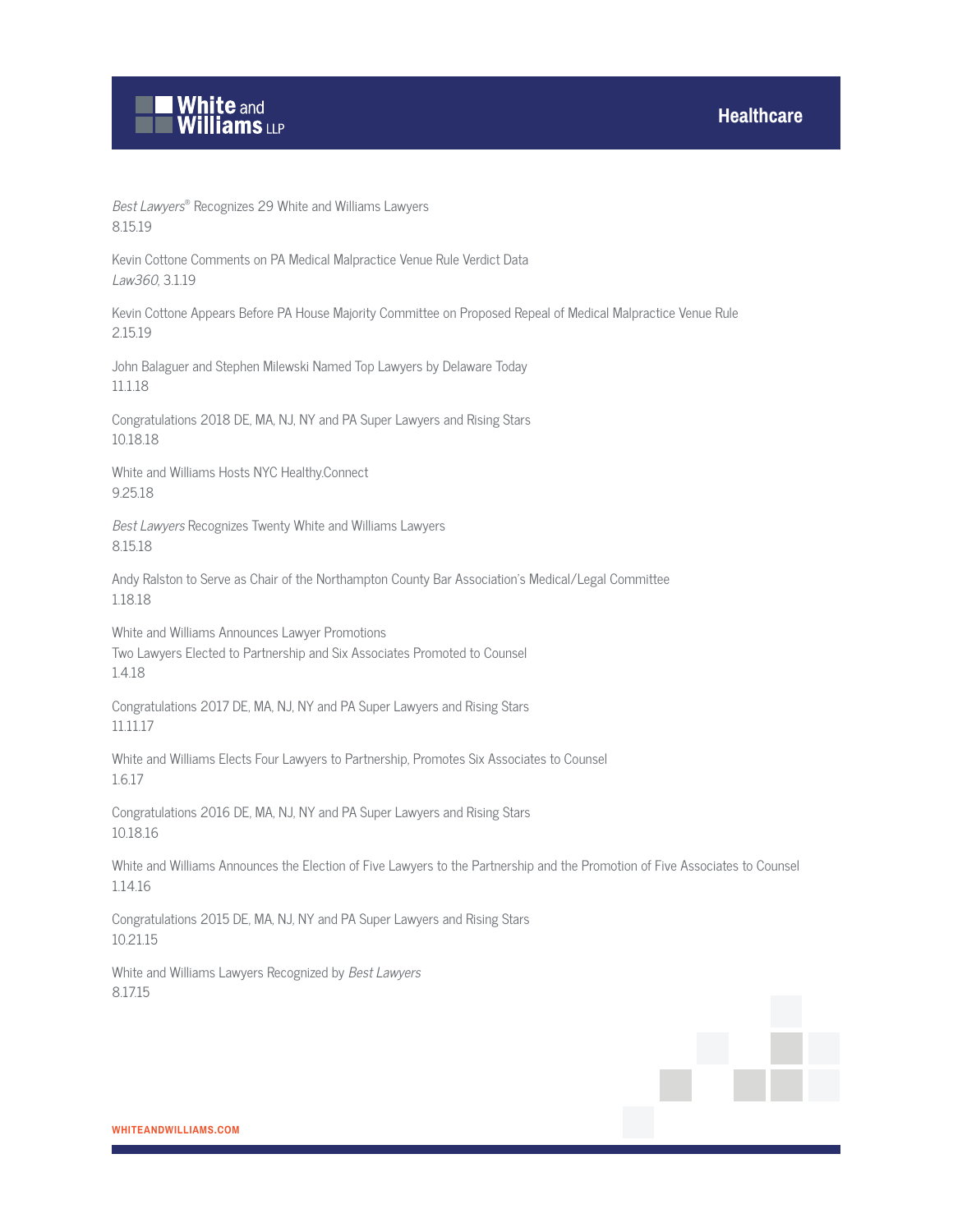# White and<br>Williams LLP

### **PUBLICATIONS**

Information Blocking: What Providers and Programmers Need to Know Part One: Ramped Up Enforcement Against Healthcare Providers Healthcare Alert, 4.22.22

Superior Court of Pennsylvania to Address Requirements for Application of the MCARE Patient Safety Privilege Healthcare Alert, 4.12.22

The Superior Court of Pennsylvania Clarifies the Discoverability of Mental Health Records in Personal Injury Lawsuits Healthcare Alert, 1.18.22

'Non-Charitable' Nonprofit Hospital Ordered to Start Paying Property Taxes Bloomberg Tax, 1.7.22

New York Now Requires Defendants To Provide Automatic, Early Disclosure of Insurance Information Litigation Alert, 1.4.22

Non-Profit Hospital Ordered to Pay Property Taxes: A Shot Across the Bow Healthcare Alert, 10.26.21

PA Supreme Court Protects Hospital Credentialing Files and Data Bank Disclosures From Discovery Healthcare Alert, 8.19.21

Medical Device Update: Third Circuit Certifies Questions Concerning Device Manufacturers' Liability Under Pennsylvania Law Litigation Alert, 7.16.21

New Jersey Disallows Private Causes of Action Against Assisted Living Facilities for Breach of the Statutory Bill of Rights Healthcare Alert, 6.23.21

Are Telehealth Laws Here to Stay? A Survey of Legislation in NJ, DE, NY, PA and MA Healthcare Alert, 3.30.21

Recent Case Impacts HIPAA and HITECH Act Penalties Healthcare Industry Alert, 2.1.21

Protecting Access to Post-COVID-19 Telehealth Act Reintroduced to Congress Healthcare Alert, 1.28.21

HITECH Act Amendment Offers New Incentive to Reduce Fines and Other Remedies Cyber Law and Data Protection and Healthcare Alert, 1.8.21

No Trial Credit in NJ Appellate Decision for Non-Settling Successive Tortfeasors – Must Demonstrate Proof of Initial Tortfeasor Negligence and Proximate Cause Healthcare Alert, 1.4.21

PA Issues New Detailed, Comprehensive Guidelines for SNF Visitation and Activities Healthcare Alert, 9.8.20

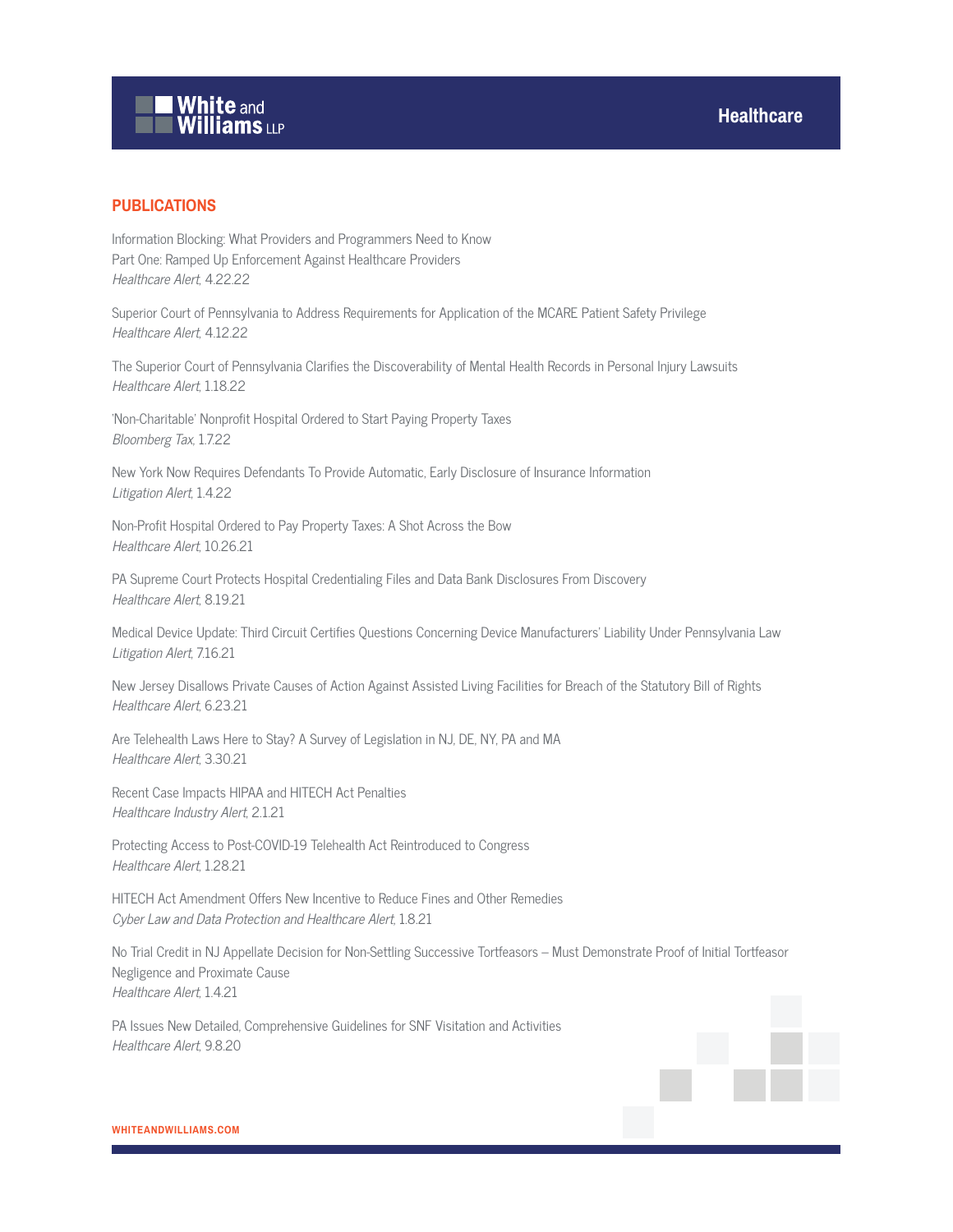

"The Devil Is in the Details": Delaware Supreme Court Affirms Decision Demanding Strict Compliance for Notices of Intent to Investigate Medical Negligence Claims to Toll Statute of Limitations Healthcare Alert, 7.17.20

CMS 2021 Proposed Home Health Payment Rule May Make Certain Telehealth Changes Introduced During COVID-19 Pandemic Permanent Healthcare Alert, 6.30.20

Telehealth and Medical Liability MDedge Med Tech Report, 6.24.20

Liability in the Telehealth Era Healthcare Alert, 6.18.20

A National Registry of COVID-19 Patients: The Legal Implications Privacy & Cybersecurity Law Report, 6.5.20

CMS Announces New COVID-19 Surveys and Enforcement Healthcare Alert, 6.2.20

New Jersey Wants You to Return to Your Doctor's Office Healthcare Alert, 5.22.20

Return to Work: Guidance for Workplace Reopening 5.21.20

COVID-19 Testing At Skilled Nursing Facilities: Guidance Based on PA DOH Advice Healthcare Alert, 5.14.20

Department of Labor Guidance Could Have Major Impact Labor and Employment Alert, 5.13.20

CMS Issues New COVID-19 Reporting Requirements for Long-Term Care Facilities Healthcare Alert, 5.12.20

Governor Wolf Signs Executive Order Providing Limited Immunity to Healthcare Providers Healthcare Alert, 5.8.20

Understanding the Affidavit of Merit Statute and the Rare Application of the Common Knowledge Exception Healthcare Alert, 5.7.20

COVID-19 CMS Blanket Waivers Healthcare Alert, 5.4.20

PA Superior Court Continues to Heighten the Bar on Establishing Evidentiary Privileges Under the Patient Safety Quality Improvement Act and Peer Review Protection Act Healthcare Alert, 5.1.20

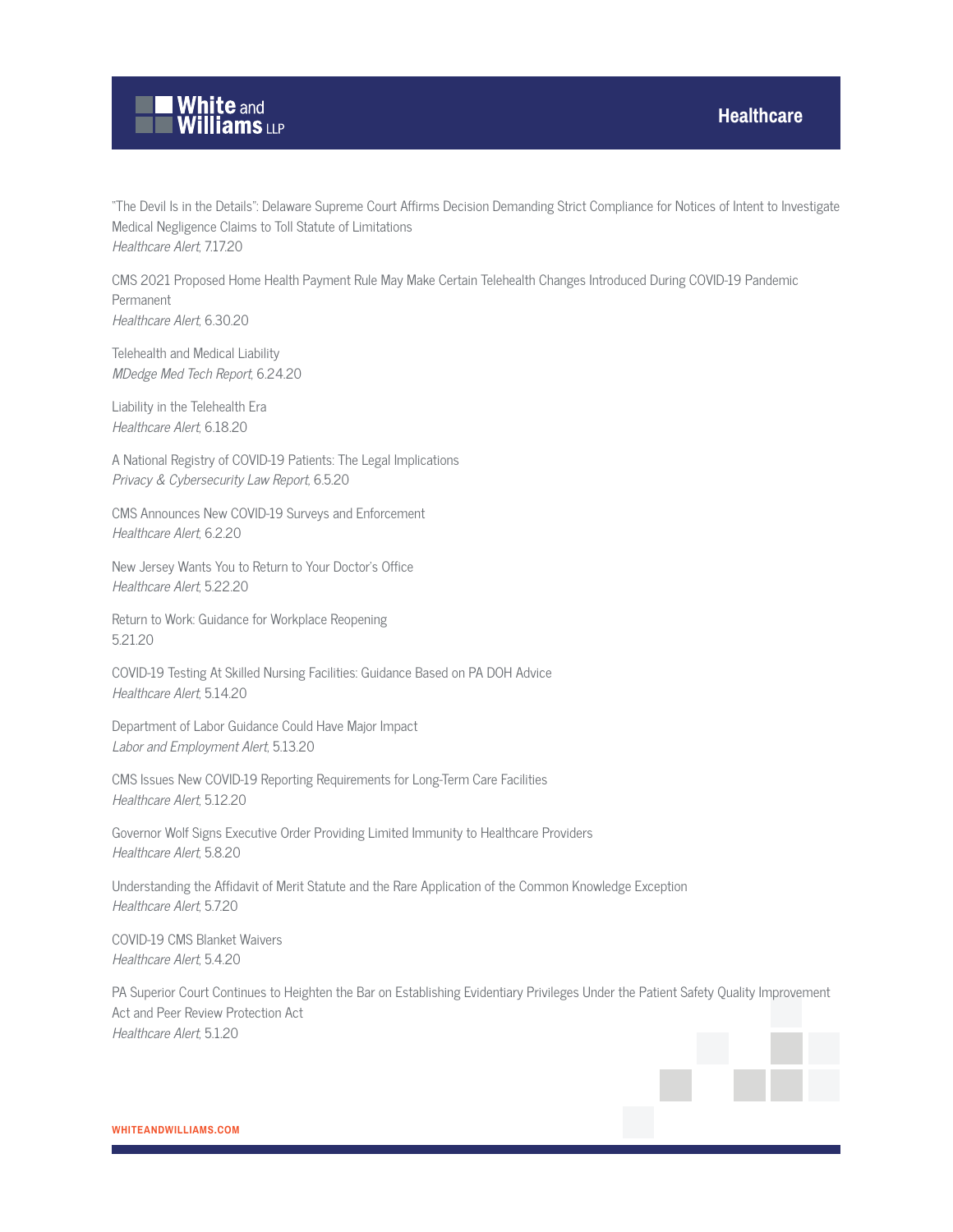

Healthcare Goes Viral: Guidelines for Returning to the Front Lines Healthcare Alert, 4.24.20

Human Research in the COVID-19 World: Boundaries, Obligations and Guidance Healthcare Alert, 4.20.20

A Framework for Mitigating Liability Claims for Eldercare Facilities Healthcare Alert, 4.20.20

Multi-Agency Guidance Clarifies Statutory Impact on Employer Health Plans Labor and Employment Alert, 4.16.20

Will Pennsylvania Join Other States and Provide Immunity for Healthcare Workers Treating COVID-19 Patients? Healthcare Alert, 4.15.20

What Is a 'Fair' Venue for Medical Malpractice Litigation? The Legal Intelligencer, 4.9.20

Nursing Homes and Long-Term Care Facilities: The Next Front Line Healthcare Alert, 4.9.20

HHS Office of Civil Rights Reinforces Preclusion of Discriminatory Treatment Denials Healthcare Alert, 3.31.20

CMS Suspends Standard Facility Surveys to Prioritize Immediate Jeopardy and Targeted Infection Surveys Healthcare Alert, 3.25.20

COVID-19 Pandemic Relief for Healthcare Providers Participating in Quality Reporting Programs Healthcare Alert, 3.25.20

Fighting COVID-19 Across State Lines: Relaxing Provider Licensure and Renewal Requirements Healthcare Alert, 3.25.20

To Combat COVID-19, Delaware Opens Its Doors to Out-of-State and Retired Healthcare Providers (and Limits Their Liability, Too) Healthcare Alert, 3.24.20

HHS Finalizes New Rules Seeking Interoperability for Electronic Health Information Taking Care of Business, 3.13.20

Making the Stars Align in Your Healthcare System: The Growing Importance of Transparency in Patient Experiences Healthcare Bulletin, 3.12.20

Mere Disagreement or Knowing Falsehood: The Circuit Split on False Claims Act "Falsity" Healthcare Alert, 3.11.20

FTC Acts to Block Jefferson/Einstein Hospital Merger Taking Care of Business, 3.2.20

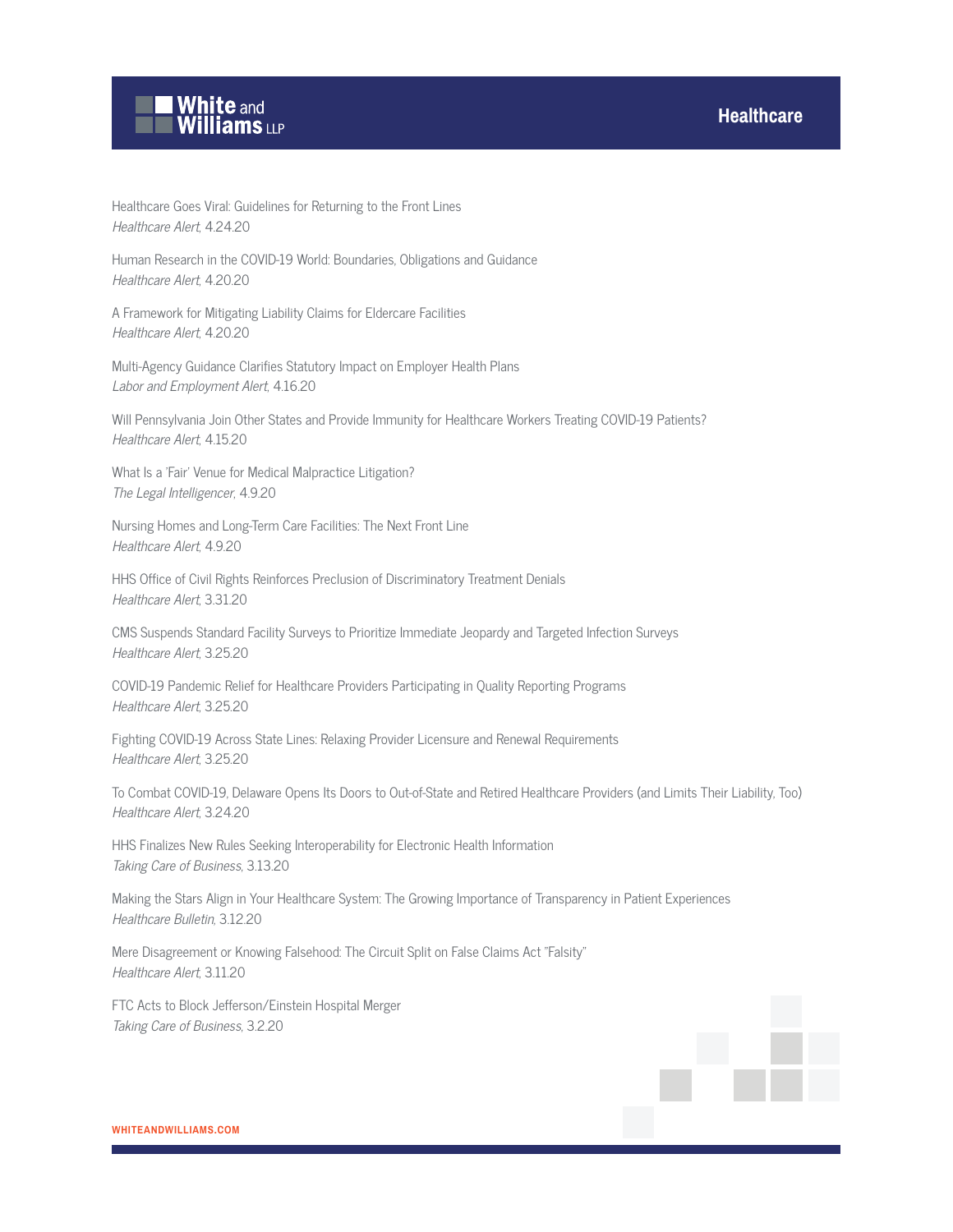## **White and Williams LLP**

Peer Review Privilege Continues to Weaken Healthcare Alert, 2.17.20

PA Legislature Cannot Determine the Anticipated Impact of the Proposed Repeal of the Medical Malpractice Venue Rule Healthcare Alert, 2.4.20

Pennsylvania Senate Report on the Anticipated Impact of the Proposed Repeal of the Medical Malpractice Venue Rule Delayed by One **Month** 

Healthcare Alert, 1.3.20

Individual Mandate Ruled Unconstitutional Healthcare Alert, 12.20.19

Spending Bill Expected to Eliminate Certain Taxes Healthcare Alert, 12.17.19

White and Williams Files Amicus Brief in Pennsylvania Medical Malpractice Time-Limit Ruling Healthcare Alert, 11.18.19

Pennsylvania MCARE's Statute of Repose Declared Unconstitutional Healthcare Alert, 11.7.19

PA Superior Court Holds Attorney-Client Communications in Divorce Records are Discoverable in Medical Malpractice Case Healthcare Alert, 10.4.19

Are You Your Brother's Keeper? CMS Finalizes Rule to Reduce Fraud in Federal Health Insurance Programs Healthcare Alert, 9.13.19

Nursing Homes Defending NY Lawsuits Brought by an Estate Should Scrutinize Whether the Plaintiff has Legal Capacity to Assert Claims Healthcare Alert, 9.9.19

New Jersey Enacts Aid in Dying Act Tax and Estates Alert, 8.5.19

What SNF Providers Should Know About Arbitration McKnight's Long-Term Care News, 8.2.19

CMS Issues Final Rule Repealing Prohibition on Nursing Home Arbitration Agreements Healthcare Alert, 7.23.19

Healthcare Executive Order Suggests Changes Are Coming Taking Care of Business, 6.25.19

PA Supreme Court Announces New Work Product Doctrine Waiver Analysis with Regard to Dissemination of Information to Third Parties Healthcare Alert, 6.24.19

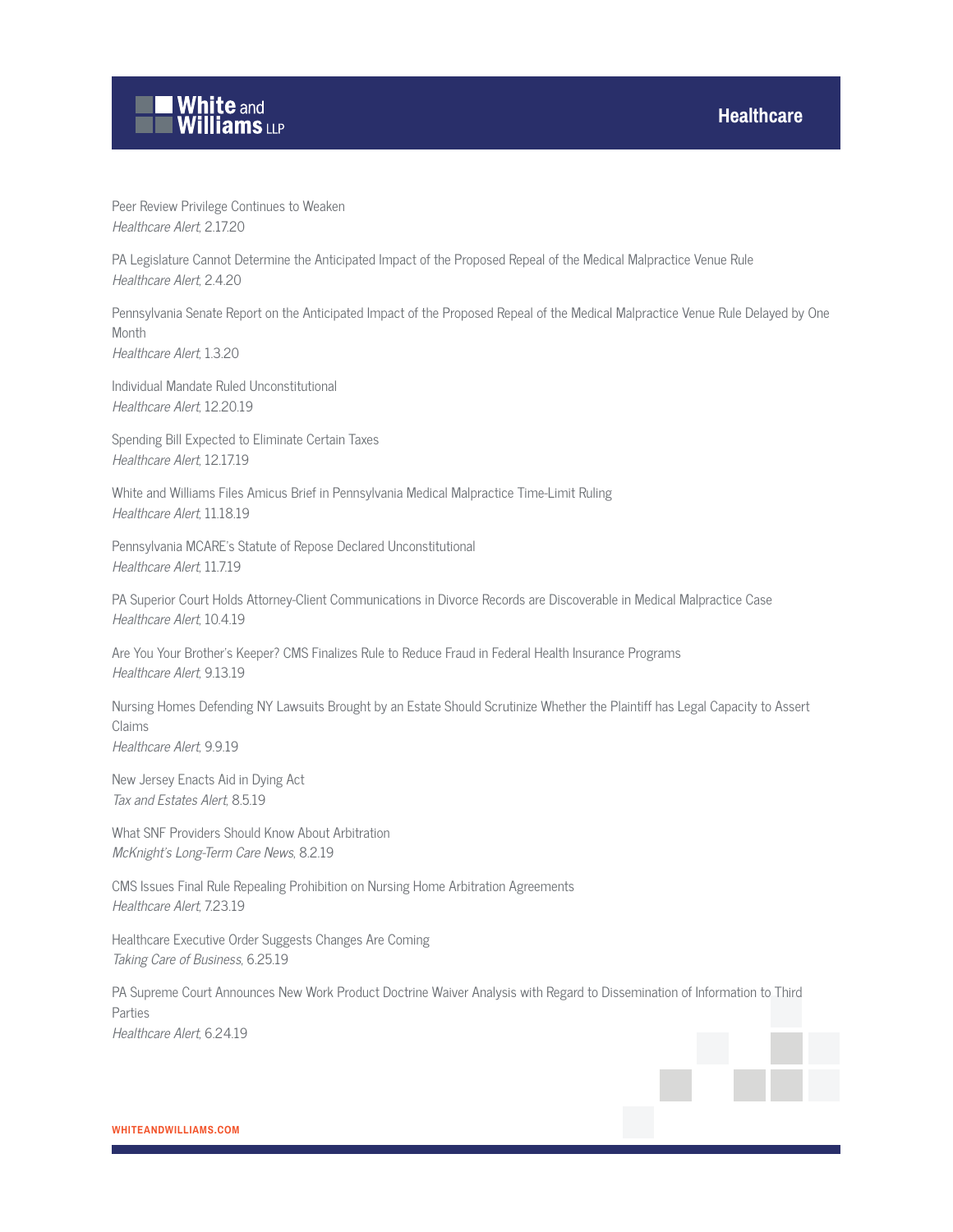

PA Senate Bill 761 Introduced to Address the Task of Obtaining a Patient's Informed Consent Healthcare Alert, 6.20.19

PA Supreme Court Confirms Risk/Complication Evidence Is Admissible for Standard of Care and Causation in Med Mal Cases Healthcare Alert, 6.19.19

Rules Finalized Permitting Employees to Buy Individual Health Insurance Plans through HRAs Healthcare Alert, 6.18.19

Supreme Court Victory for Hospitals in Medicare Billing Dispute Healthcare Alert, 6.7.19

Pennsylvania House Bill Introduced to Protect Venue Rule in Medical Professional Liability Cases Healthcare Alert, 5.15.19

"Magic Arms": The Future of 3D Printing and Its Impact on Healthcare Healthcare Alert, 4.22.19

Through the Eyes of a Surgeon: Interview with Dr. Matthew Finnegan Healthcare Alert, 4.12.19

Digital Twin Technology in Healthcare Healthcare Alert, 4.10.19

CMS Finalizes Policies to Expand Telehealth Access for Patients Healthcare Alert, 4.9.19

Proposal to Cut Venue Rule in Medical Malpractice Cases Sparks Debate The Legal Intelligencer, 4.9.19

The Integration of eICU Technology and Telehealth Healthcare Alert, 3.20.19

Legislation Introduced in Pennsylvania to Provide Nurse Practitioners Full Practice Authority Healthcare Alert, 3.8.19

Pennsylvania Supreme Court Postpones Consideration of Proposed Repeal of Medical Malpractice Venue Rule Healthcare Alert, 2.15.19

Pennsylvania Senate Urges Supreme Court to Delay Considering Repeal of Venue Rule in Medical Professional Liability Cases Pending Further Study Healthcare Alert, 2.7.19

Pennsylvania Supreme Court Considering Repeal of the Venue Rule in Medical Professional Liability Cases Healthcare Alert, 1.7.19

PA Supreme Court Declines to Consider Constitutional Challenge to Statutory Damages Cap Applicable to Commonwealth Agencies Litigation Alert, 10.25.18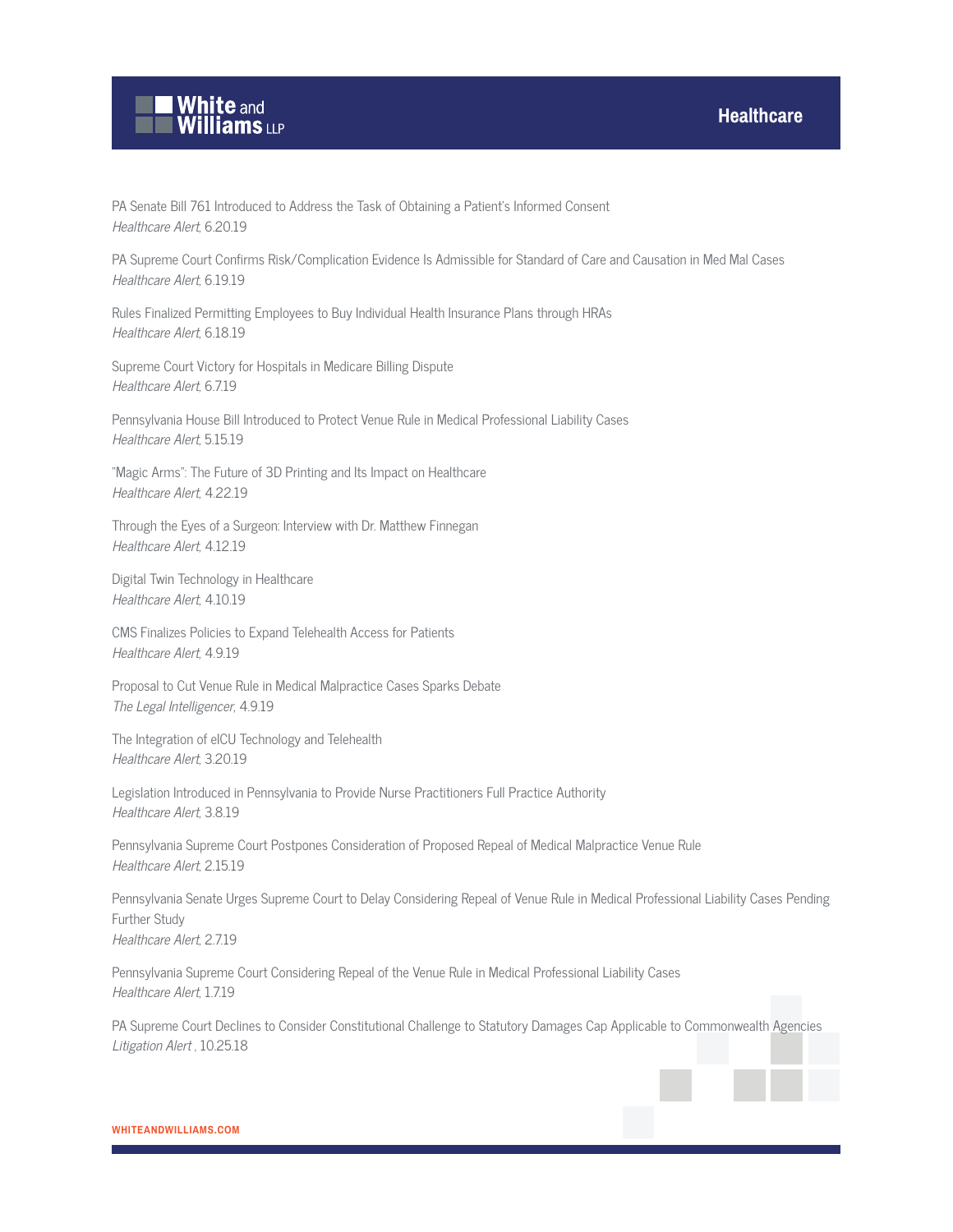

Litigation Alert, 8.20.18

Delaware Court Rejects Contract Liability Theory in Medical Negligence Case Healthcare Alert, 9.25.18

PA Supreme Court Dramatically Changes Scope of Qualified Immunity for Government Entities for Torts Related to "Operation of a Motor Vehicle" Litigation Alert, 9.6.18

Supreme Court of Pennsylvania to Evaluate Seminal Roverano Decision

Dentistry Talks: Dental Industry and Health in America Healthcare Talks, 8.14.18

Pennsylvania Federal District Court Grants Summary Judgment on NIED Claim Involving an Alleged Negligent Diagnosis Healthcare Alert, 5.24.18

Patient Safety Protections Require Hospitals to Comply With Mandated Protocols The Legal Intelligencer, 4.10.18

Social Media in Litigation: The Increasing Impact and Evolving Standards for Discoverability and Admissibility Litigation Alert, 3.28.18

FDA Releases Draft Guidances to Enhance Drug Supply Chain Security Healthcare Alert, 3.2.18

2019 Medicare Advantage and Part D Advance Notice Part II and Draft Call Letter Healthcare Alert, 2.7.18

The "Hungry Tapeworm" of Healthcare the New Joint Focus of Amazon, Berkshire Hathaway, JP Morgan Healthcare Alert, 1.30.18

Pennsylvania's Fair Share Act: Reshaping Apportionment in Strict Liability Cases Litigation Alert, 1.9.18

With No Informed Consent Claim, Are Risks and Complications of a Surgical Procedure Admissible? Healthcare Alert, 11.22.17

Healthcare Reform Progress or More Fits and Starts? Healthcare Alert, 10.19.17

Fall 2017 Healthcare Update: If at First You Don't Succeed, Try, Try Again Healthcare Alert, 9.21.17

Ten Considerations for Financing Medical Office Buildings An Intersection of Real Estate and Healthcare Real Estate Alert, 9.21.17

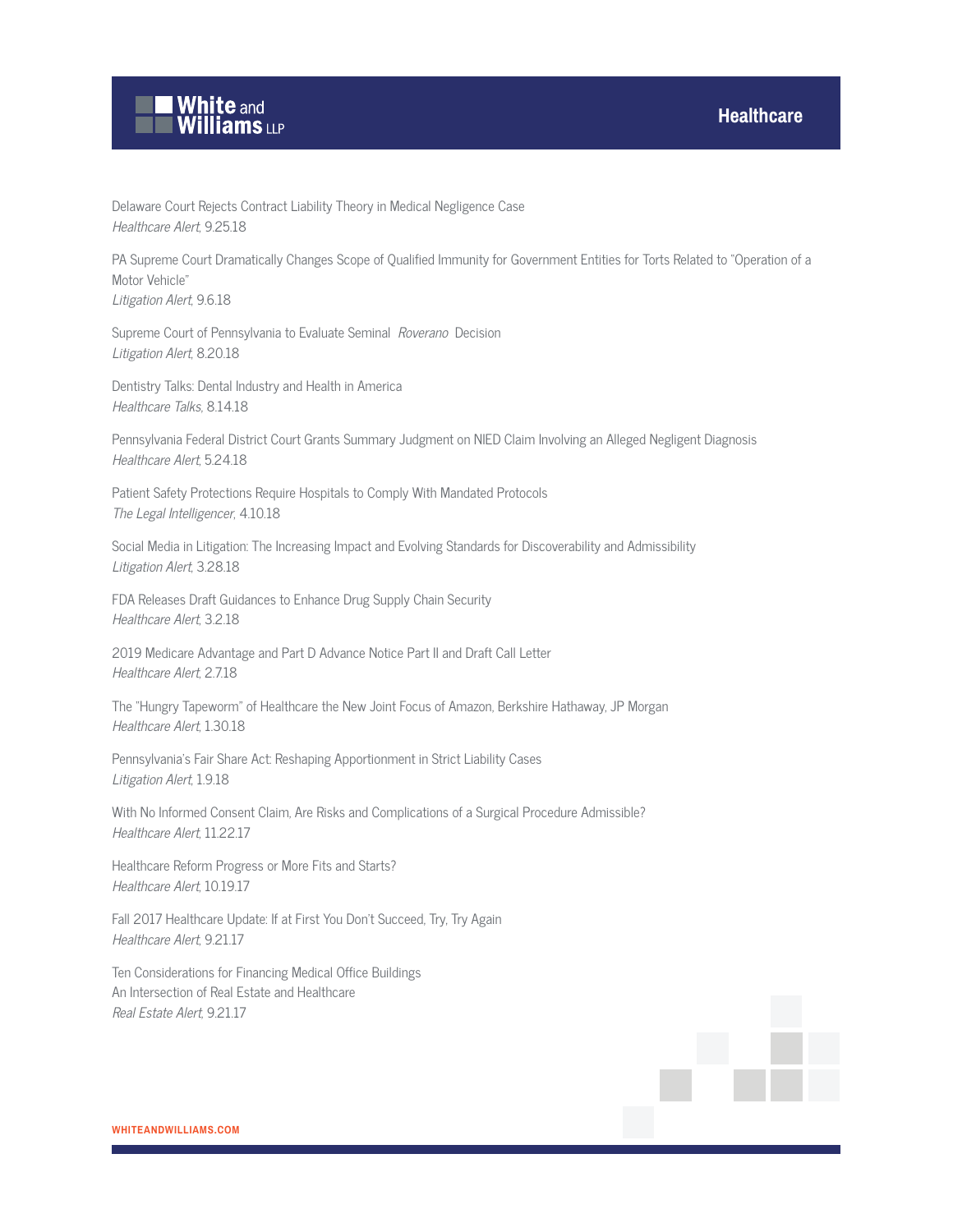

Third Circuit Upholds Dismissal of Civil Rights Claims Arising from Report of Suspected Child Neglect Healthcare Alert, 7.21.17

BCRA Update: McCain Health Scare Delays Senate Vote; Newly Added "Consumer Freedom Option" is Criticized Healthcare Alert, 7.17.17

Providing Informed Consent to a Patient Must be Done by the Physician Only Healthcare Alert, 7.7.17

Doc, You're Addicted (to prescribing): Going Opioid Free in the ED Healthcare Talks, 7.6.17

The Better Care Reconciliation Act: Overview of CBO Analysis and Healthcare Industry Reactions Healthcare Alert, 6.29.17

Superior Court Provides Road Map for Enforceability of Arbitration Provisions in Assisted Living Residency Agreements Healthcare Alert, 4.25.17

Evolution or Revolution: How Technology Partnerships Drive Value Based Care, Part 1 Healthcare Talks, 4.25.17

The Peer Review Privilege May Not Extend to Independent Contractor Physicians Healthcare Alert, 4.10.17

Delaware High Court Rejects Effort to Target Defense IME Physician Doctor, You're (NOT) a Fraud! Healthcare Alert, 1.24.17

Federal Court Enjoins CMS Ban on Pre-Dispute Arbitration Agreements in Long-Term Care Facilities Healthcare Alert, 11.7.16

CMS Bans Pre-Dispute Arbitration Agreements for Long-Term Care Facilities Healthcare Alert, 9.30.16

What Obama's Precision Medicine Initiative May Mean for Risk Management Healthcare Alert, 5.25.16

Plaintiff's Past Medical History Should Be Deemed Relevant The Legal Intelligencer, 4.25.16

U.S. Department of Health and Human Services Issues New "Guidance" on Mobile Health Applications Healthcare Alert, 3.18.16

Hospital Pays Ransom to Hacker in Response to Malware Attack: An Eye-Opening Reality Cyber Law and Data Protection Alert, 3.9.16

Medical Document Reviewer Hired by an Insurer Does Not Owe a Duty to an Insured, Says the Third Circuit Court of Appeals Healthcare Alert, 9.29.15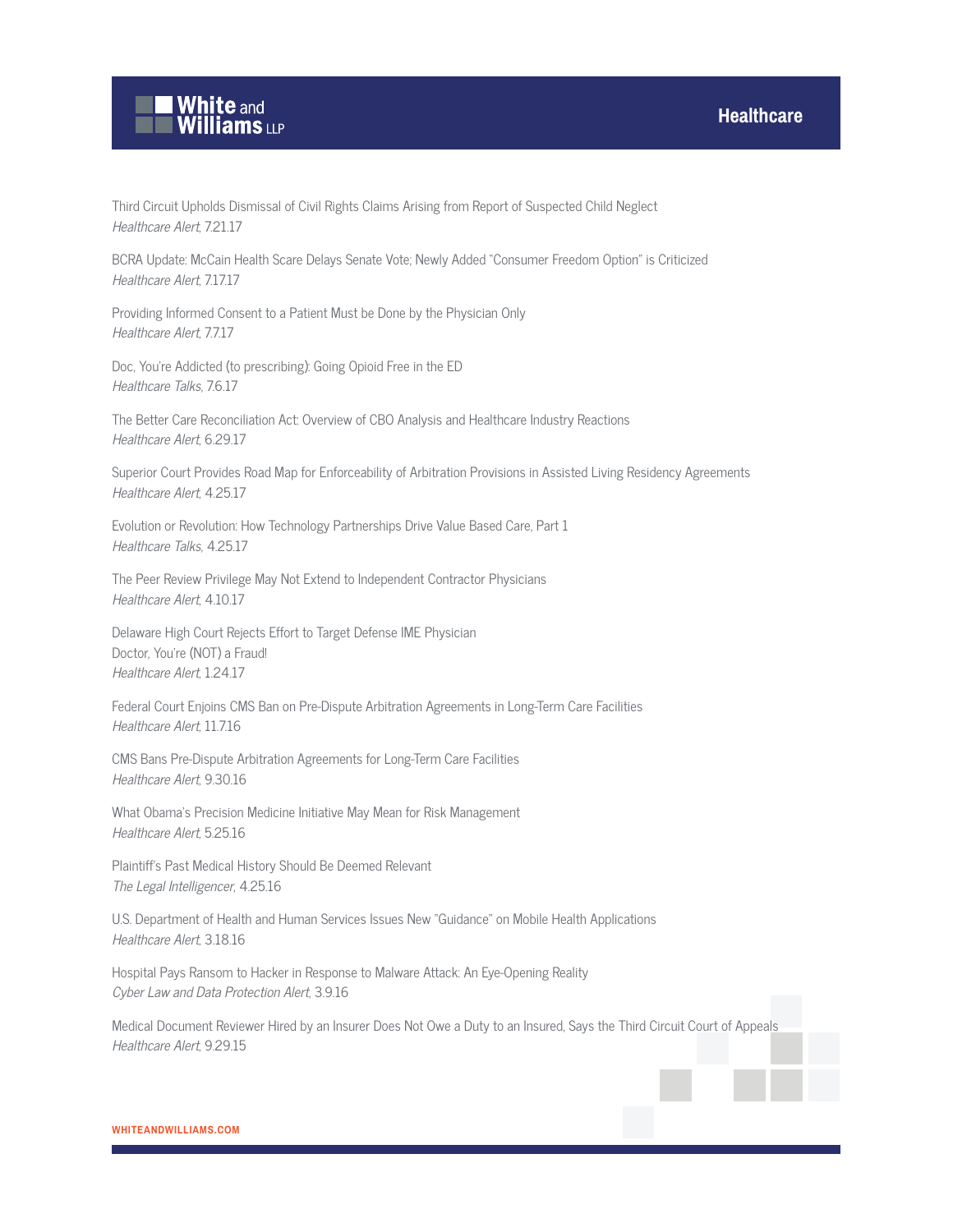

Healthcare Providers Face Potential Civil Liability for Failing to Report Child Abuse Healthcare Alert, 9.4.15

Securing Electronic Medical Records on Mobile Devices Healthcare Alert, 8.26.15

Delaware Supreme Court Affirms Huge Loophole in Collateral Source Rule, Leading to Drastic Reduction in Tort Damages Healthcare Alert, 6.26.15

New Jersey Judge Calls for Retrial in Case of Nursing Home Act Healthcare Alert, 6.19.15

Delaware Court Finds Family Doctor Has No Duty to Prevent Patient's Suicide Healthcare Alert, 4.13.15

Precision Medicine's Impact on Standard of Care The Legal Intelligencer, Health Care Supplement, 2.15

#### **EVENTS**

Non-Profit Healthcare Organizations: How to Keep Your Property Tax Exemption Webinar, 3.23.22

MEDx Talks 2021 Webinar, 3.23.21

Wound Documentation: Avoiding the "Pressure" and Litigation "Injuries" Caring Communities/Peace Church Risk Retention Group and ECRI Webinar, 8.18.20

COVID-19 Insurance Program Webinar, 8.11.20

Digital Health: Navigating the Reimbursement Landscape PBI Health Law Institute 2020 (Philadelphia, PA), 3.12.20

Hot Topics in Civil Litigation Pennsylvania Bar Association 2020 Midyear Meeting, 1.30.20

The Anatomy of a Malpractice Case Physicians Legal Issues Conference (Carlisle, PA), 9.14.19

Real and Present Danger: Legal Issues and the Wound Care Provider Wound Healing Society's "Symposium on Advanced Wound Care Spring" (San Antonio, TX), 5.11.19

MEDx Talks 2019 World Cafe Live (Philadelphia, PA), 4.30.19

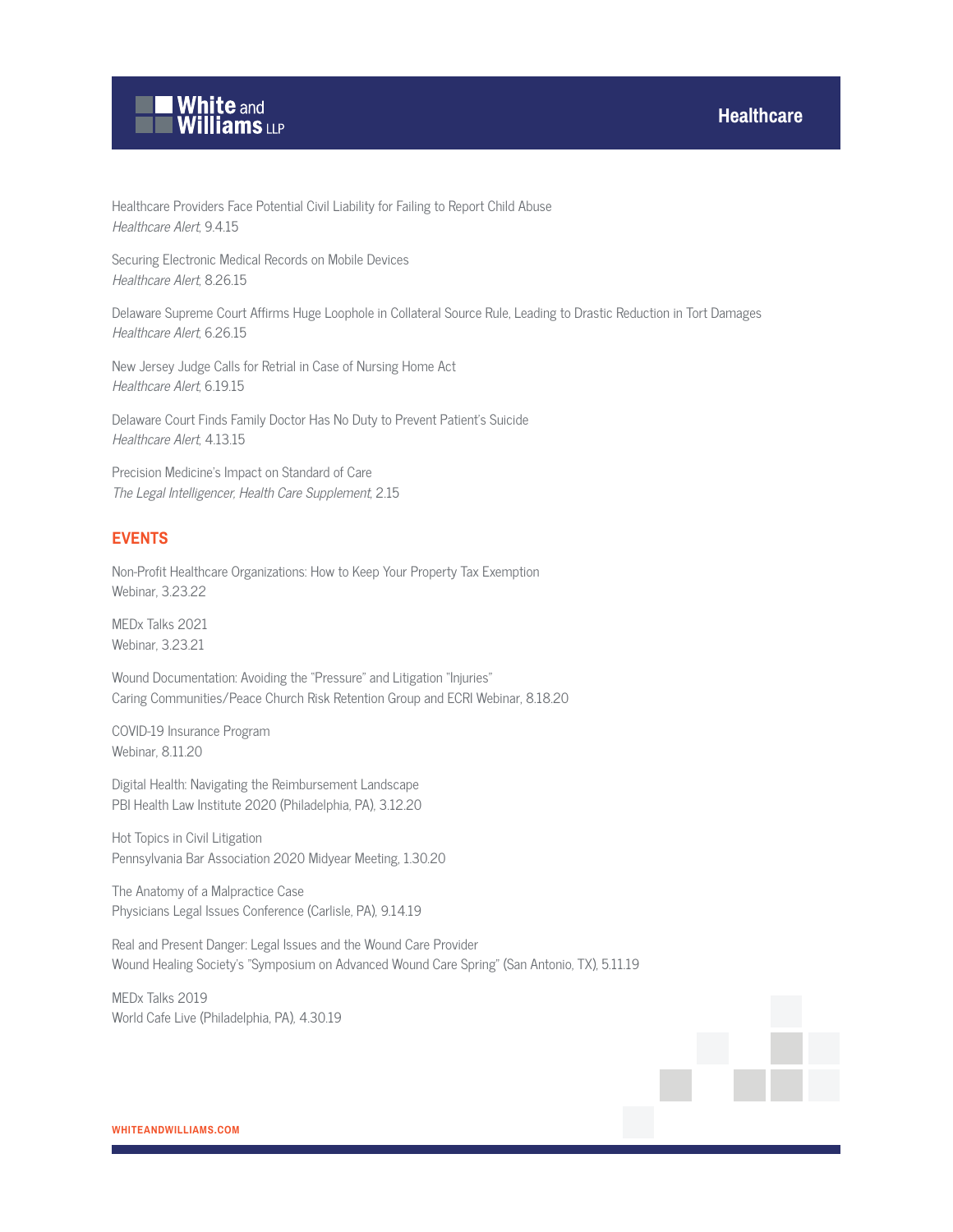

Risky Behaviors: How They Can Lend to Being Sued Legal Challenges in Healthcare Children's Hospital of Philadelphia, 11.17.18

Legal Issues and the Wound Care Provider Rutgers University School of Nursing (Camden, NJ), 10.29.18

Documentation Can Save the Day Philadelphia Area Society for Healthcare Risk Management (Plymouth Meeting, PA), 6.28.18

Overcoming the Challenges Associated with Electronic Medical Records, Patient Portals and Audit Trails in Obstetrics Practice 17th Annual Advanced Forum on Obstetric Malpractice Claims (Philadelphia, PA), 6.26.18

Selecting a Jury for a Birth Injury Case: Plaintiff and Defense Perspectives and Strategies 17th Annual Advanced Forum on Obstetric Malpractice Claims (Philadelphia, PA), 6.26.18

Protecting Your Present and Future: Legal Issues, Being a Witness, EMR Documentation Wound, Ostomy and Continence Nurses Society Annual Conference (Philadelphia, PA), 6.5.18

The Legal Impact of the Patient Experience 2018 Geisinger Patient Experience Conference, 4.27.18

Physician Navigation of the Opioid Crisis LHS Health Network Physicians Business Meeting (Cherry Hill,NJ), 4.26.18

Best Practices for Litigation Avoidance 4.23.18

Outsmarting Cancer: How New Technologies are Tackling a Cure 5.22.17

MEDx Talks WHYY Studios (Philadelphia, PA), 5.10.17

What Obama's Precision Medicine Initiative May Mean for Health Information Managers and Professionals Lorman Webinar, 3.29.17

Legal Hot Topics: Technology and Social Media – Evolving Issues for Healthcare The Graham Company's Executive Healthcare Risk Forum (Galloway, NJ), 10.6.16

Managing Cybersecurity in the Healthcare Industry: Best Practices Every Healthcare Organization Needs to Know The Knowledge Group Webinar, 5.3.16

Are You Ready for Tech "Savvy" Providers and Patients? 2015 Healthcare Summit, 5.7.15

Emerging Developments in Healthcare Litigation from the Courts and Legislature 2015 Healthcare Summit, 5.7.15